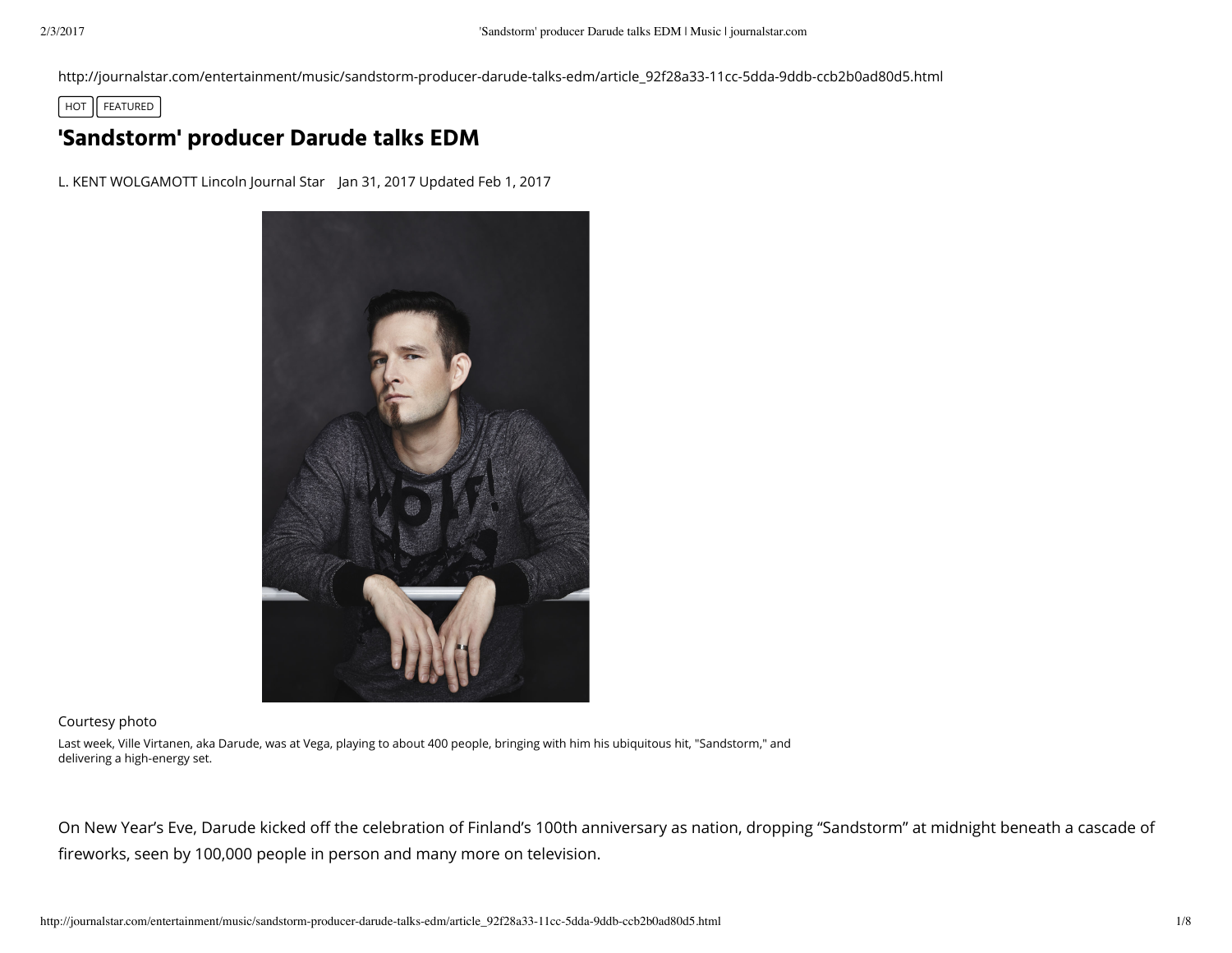Last week, Ville Virtanen, aka Darude, was at Vega, playing to about 400 people, bringing with him his ubiquitous hit and delivering a high-energy set of his progressive and uplifting trance fused with elements of tech, breaks and house.

Before he took the stage, Darude, one of the most influential electronic dance musicians of the last two decades, talked with the Journal Star in Vega's green room. Here's that conversation:

#### **GZ: Three weeks ago, you were playing to 100,000 people. Now you're here doing a club.**

D: Why not?

## **GZ: That's a giant contrast.**

D: Of course it is. That wasn't really my gig. I was just part of our centennial celebration starting. It was amazing. I say the same thing to everybody. I was on stage when the fireworks started and knew how it was going to go and everything. The stage had a roof, so I actually didn't see the fireworks. So when I went back to the hotel later, the national broadcast company had recorded it and put it up and I could actually then watch it from my phone, teary eyed. It was so amazing to see it.

## **GZ: That's got to be an honor, don't you think?**

D: Yeah, absolutely, it was crazy. Normally, those kind of national celebrations they have Sibelius, classical pieces and stuff. They chose my track for it. It was a big honor.

#### **GZ: Did you have any idea what was going to happen with 'Sandstorm'?**

D: I did not. I actually now crack the joke that '97 I planned that in 2017 I'm going to be performing it at the year change. I was a hobbyist. I didn't even dare to call myself a producer or a musician. I was just tinkering with my computer. I didn't even have a studio, just a little kitchenette in my apartment where I was making music. It was just a hobby, had fun with it. I had given demos to some djs and a couple of record company people, but didn't think of selling anything. I just wanted feedback. But it somehow went on from there."

## **GZ: Any idea why?**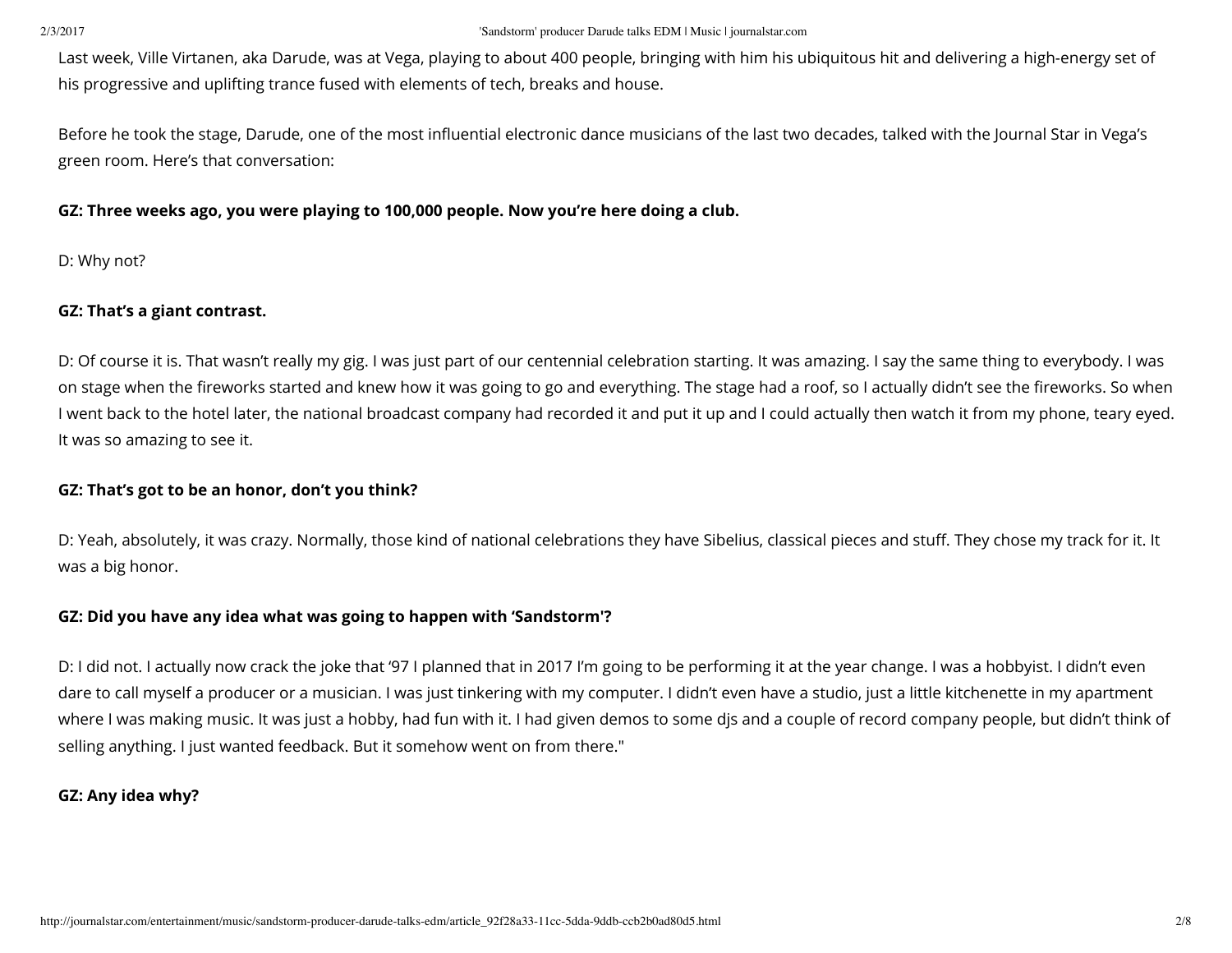D: It is because of the music, of course. I gave my track to a guy I looked up to as a producer and a dj, but I didn't know he was starting a record company. When I gave my demo to him, I just wanted feedback and he got in touch with me and asked if I wanted to be his first artist. Well, yeah. It was just sort of happenstance.

## GZ: Now, you're 20 years into it. It seems to me that in the last five, six years, at least around here, electronic dance music has come from the **underground into the mainstream.**

Absolutely. I think, in that way, America has finally caught up in a commercial, mainstream way. Corporate America has jumped on the electronic dance music bandwagon as well. From that you know that it's big here as well. I think you're right, five, six years ago, the EDM explosion started. Now it's an insurance commercial or car commercial, baby food commercial. It's pretty big.

## GZ: It's big and you have all these niches, house, dubstep, this kind, that kind, but I don't think most people can tell the difference.

If you ask me, I don't think anybody should need to. Obviously, musical taste is a very personal thing. I don't judge anybody based on that. This kind of beat (playing in Vega) doesn't sound like what is exactly my favorite, but if it gets the crowd going and somebody else does it, I can respect it. They know that crowd and how the vibe will work and that's that. If I hear a pop thing on the radio, I might not necessarily like it, but I can learn from it. I can dissect and try and figure out what's good about it. To me, that's more important about music than how you classify it.

## **GZ: How do you do your remixes?**

Mainly I do official remixes, something that somebody commissioned me to do or it's my friend and I make a remix for him and he makes a remix for me. But I think it's a really good practice for a producer to take something they're not too familiar with. Say for me, creating a remix of an R&B track. The tempo may be very different, singing style, the instrumentation might be very different. Taking that and trying to make it dance music, that takes skill and sort of an ear to find the right parts. The main thing is there's a lot you can learn from that.

## **GZ: How does all of that work, your stuff, your remixes, live?**

D: Remixes these days are one of the things that differentiate you from the next dj. Earlier it used to be you were the only guy in town with that vinyl, whatever the big hit was, and because of that you were the top dog. These days, anybody and everybody can have access to whatever pieces of music there are out there.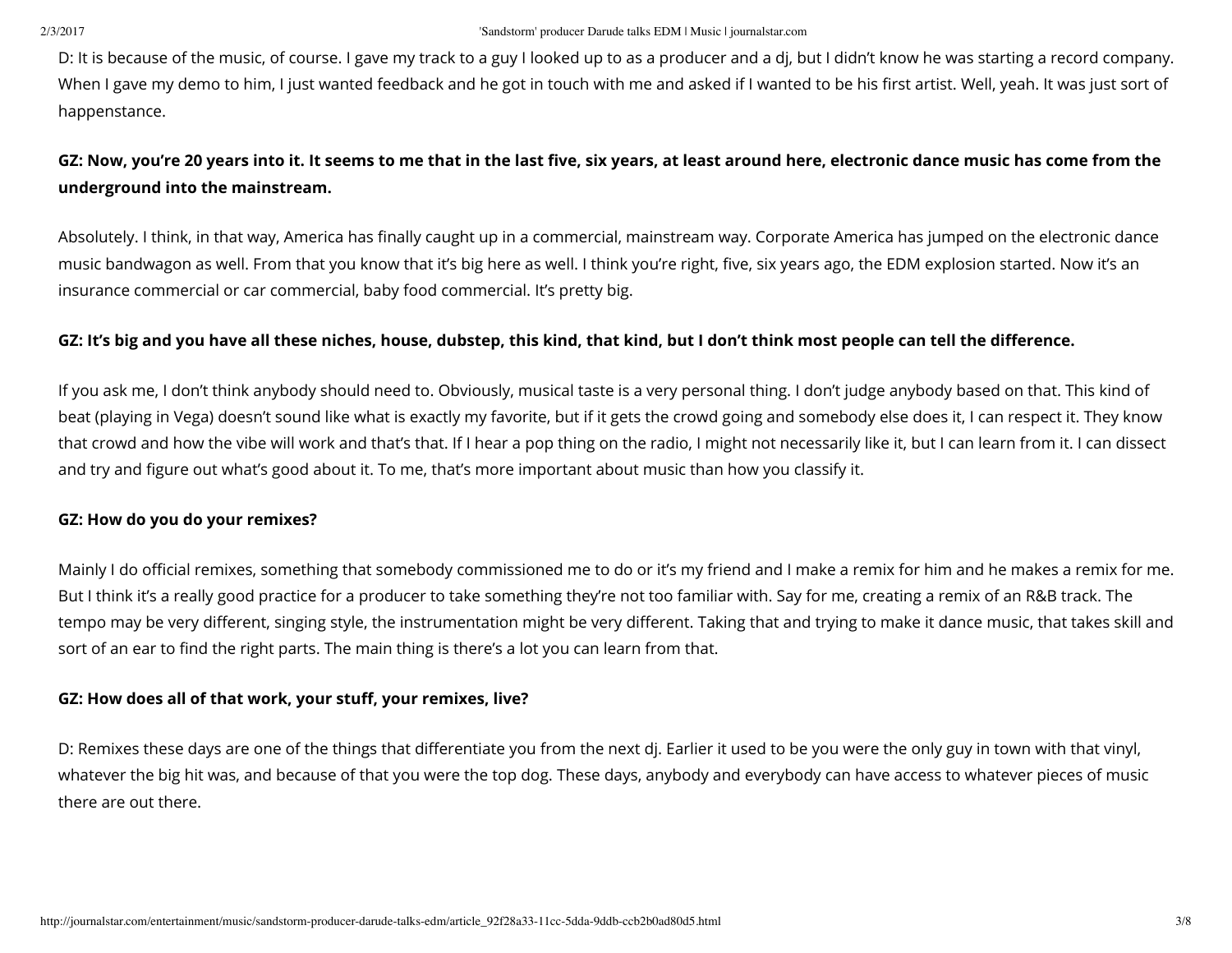Unless it's something I haven't given away. For that reason, sometimes I do remixes and mashups and then I can play them in my set. Or I can have a version of my track nobody else has. I'll play the vocal with another track or make a whole new version of the background and the vocal stays about the same. Something like that.

# GZ: It seems to me that everybody has access to it and a lot of people try to do it, but it's a lot more difficult to do it. You hear attempts and **they fall short.**

D: The thing is what is easy today is putting a song together technically. You can find template mixes, where the kick drum is how it is supposed to be, the high hat is how it's supposed to be and you don't necessarily need to even touch those. You create a melody with a certain synth and the template even tells you about how loud it should be.

So technically it's not that difficult and also financially. Today, you have medium laptop with free software or software that costs 100 bucks, that is way more than you had with 100 grand 20 years ago. So that technical ability is there, but I think the cream still rises to the top. You have to have content to the music as well for it to be remembered after it is heard.

## **GZ: Where does that content come from?**

D: That comes from a person's skills, their imagination, their ear. I think the ratio of skilled people and not skilled people in music hasn't changed from 20 years ago to today. It's gotten so much easier and cheaper to try it. So probably a little more of those skilled people have been able to realize their musical journey. But at the same time, the signal to noise ratio in the good stuff and the bad stuff, that's really bad.

## **GZ: In dance music, it seems like in order to be at the top level, you have to have something unique. I'm not sure that's the exact word, but it's got to grab people some way. You know what I mean?**

D: One of the things that has changed -- even 10 years ago, when you sent a demo to a record company, they might have come back to you like "hey your song is amazing, sound is not great, how 'bout I hook you up with a mixer or a producer?" Today that doesn't really happen. They expect you to send them ready and mastered stuff pretty much ready to go.

Record companies, in dance music, they're not that much of a developer anymore. They're more like a filter, cherry picking what's good. In some cases it's not all bad. There are some labels who aren't promising to do that. They're just promising to get the music out. Also deals, percentages could be a lot better these days. But sometimes that doesn't make any difference because music doesn't sell."

#### **GZ: 50 percent of 0 is still 0. One last question, any idea where dance music is going?**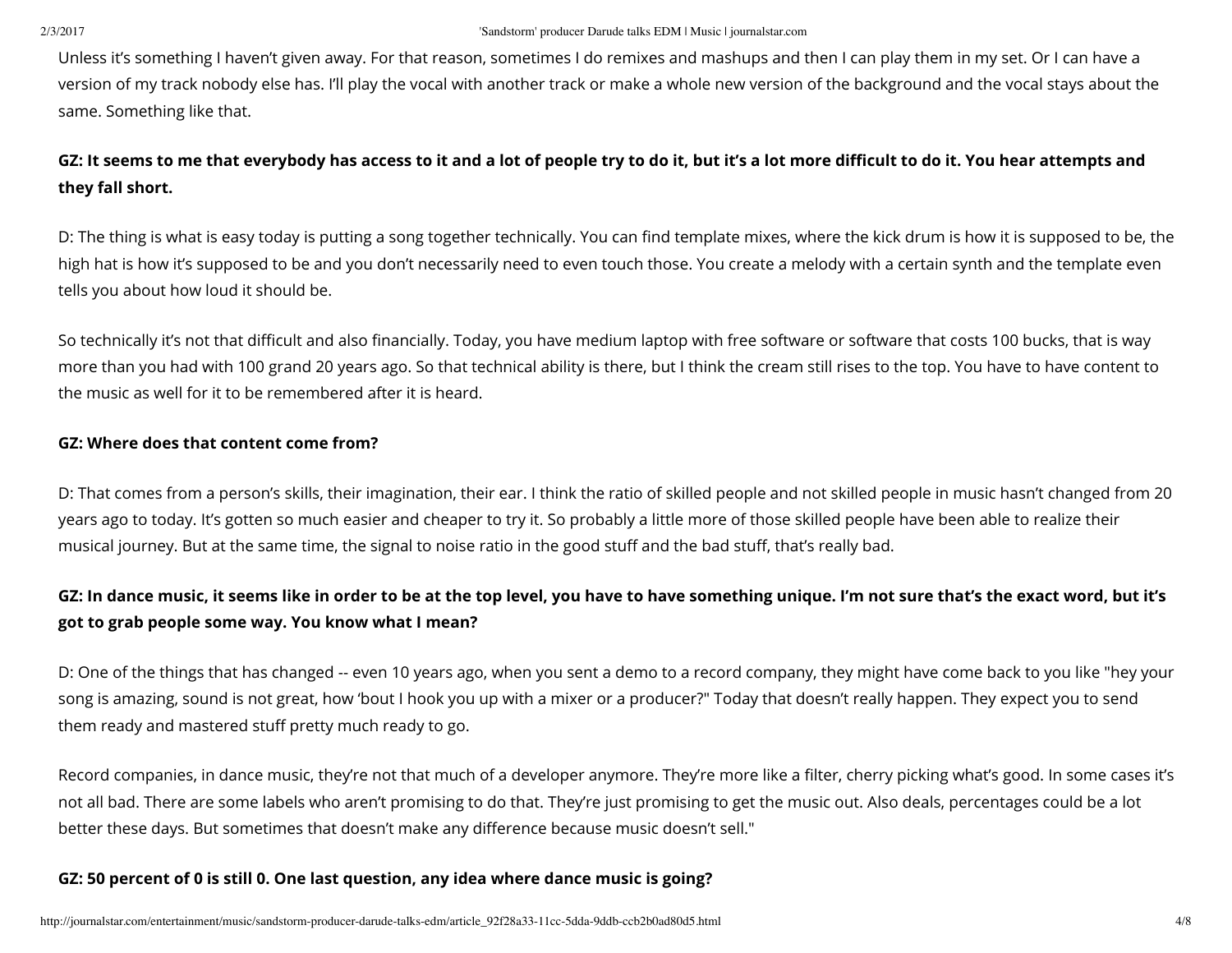#### 2/3/2017 'Sandstorm' producer Darude talks EDM | Music | journalstar.com

D: I have no idea. I don't even want to try and guess. It's going to do the same it's always done. You'll have trance in 2000 and 2002 and then it saturates. Then you'll have dubstep and it saturates. Then you'll have deep house be the cool thing and it saturates and turns to pop. But it spawns something new.

When something cool becomes too mainstream and commercial, the guys who were the starters say 'screw this I want to do something else.' then they might find a new dubstep. Then that's going to be bastardized in a couple of year cycle. The thing is trance is always going to be there, house is always going to be there, dubstep is always going to be around as well. But I wouldn't want to even guess what is next.

Reach the writer at 402-473-7244 or kwolgamott@journalstar.com.

On Twitter @LJSWolgamott.

#### MORE INFORMATION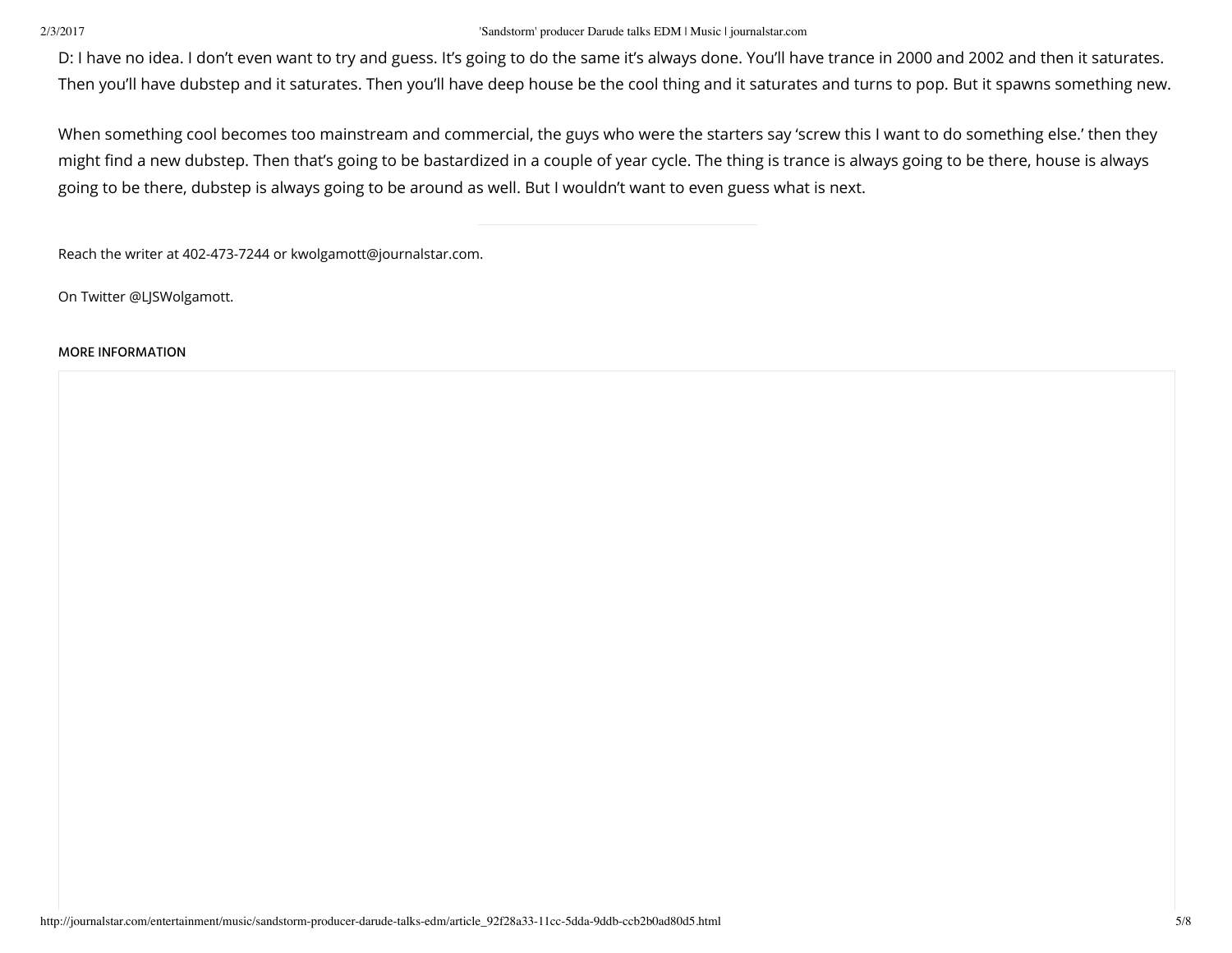

Drive-By Truckers: Protest songs needed now

Journey to play arena and The 1975 to play Pinewood Bowl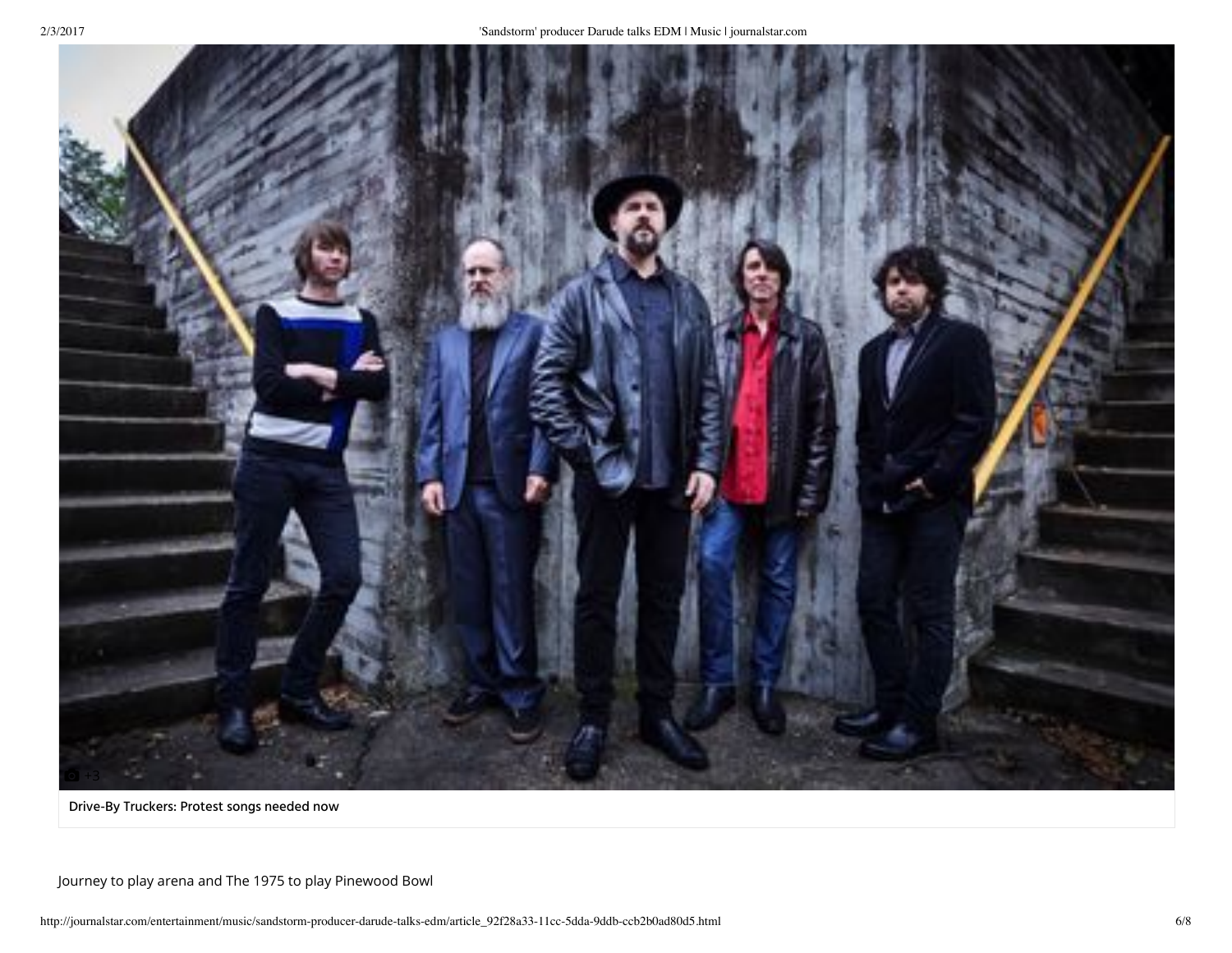Review: Red Hot Chili Peppers deliver best rock show yet at arena

Iron Maiden coming to Lincoln

 $\bullet$  +21 Lincoln's 21 most requested musical acts

TobyMac to play Pinewood Bowl

Drive-By Truckers deliver powerful political Bourbon show

L. Kent Wolgamott | Lincoln Journal Star

# **Currents**

 $\overline{QULZ:How}$  QUIZ: How much do you know about home improvement?  $mu$ ch do yc know about home

i**m**aproveme

| Things you | Things you didn't know you could make out of wood, Volume II |
|------------|--------------------------------------------------------------|
| didn't     |                                                              |
| know you   |                                                              |
| could      |                                                              |
| make out   |                                                              |
| of wood,   |                                                              |
| We urge II |                                                              |
|            |                                                              |

| Which     | Which jobs have the most radiation exposure? |
|-----------|----------------------------------------------|
| jobs have |                                              |
| the most  |                                              |
| radiation |                                              |
| eposure?  |                                              |

Today In History, Feb. 3: Buddy Holly, Ritchie Valens, & The Big Bopper